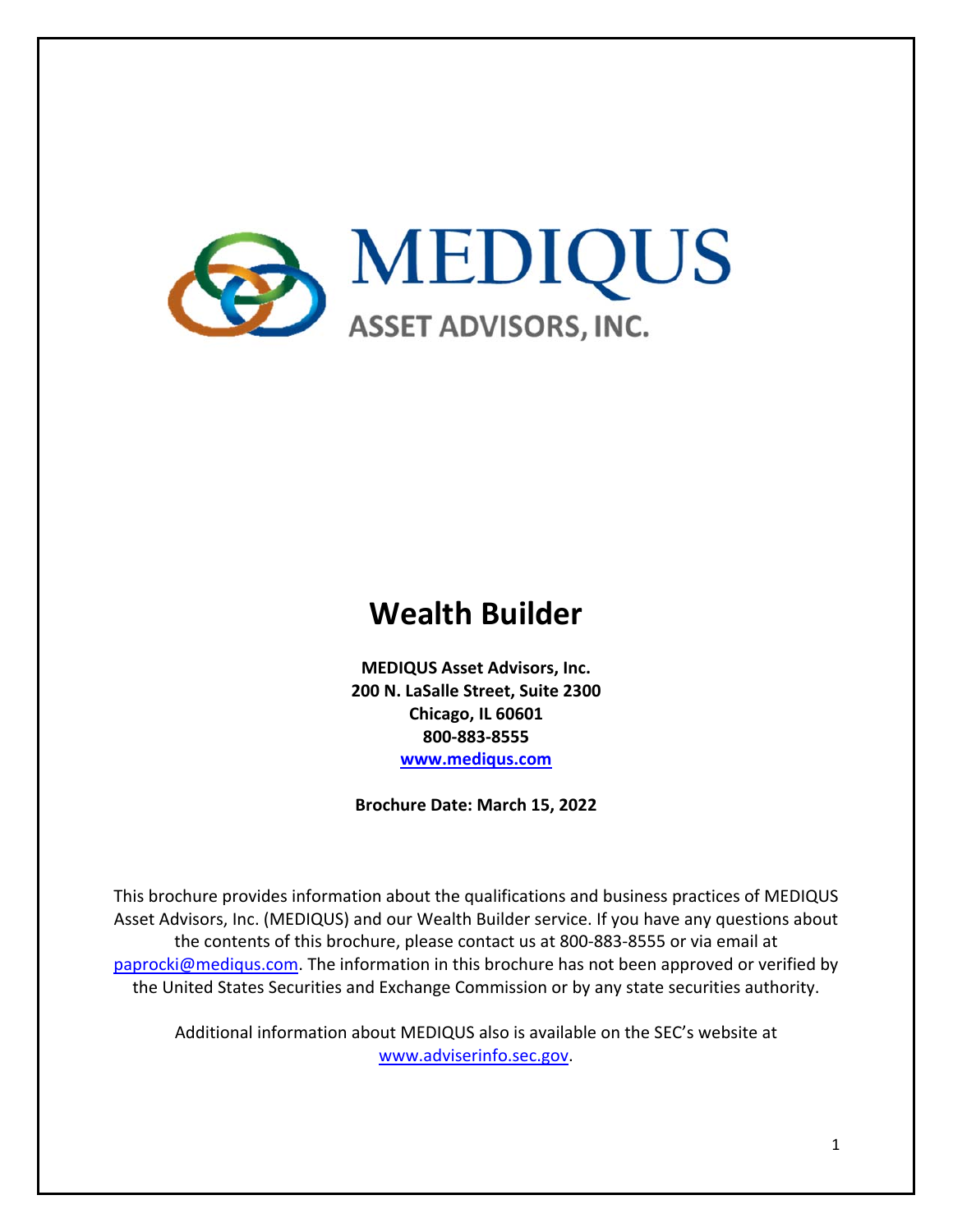#### **Material Changes:**

The purpose of this item is to inform you of any material changes since the previous annual update of this brochure. If you are receiving this brochure for the first time, this section will not be relevant to you.

This brochure, which is dated March 15, 2022, replaces the brochure for our Wealth Builder service dated March 15, 2021.

There have been no material changes since our last brochure filing.

We will send you a summary of material changes to annual updates of this Brochure within 120 days of the close of our business' fiscal year. In addition, we will send you other disclosures about interim material changes as necessary.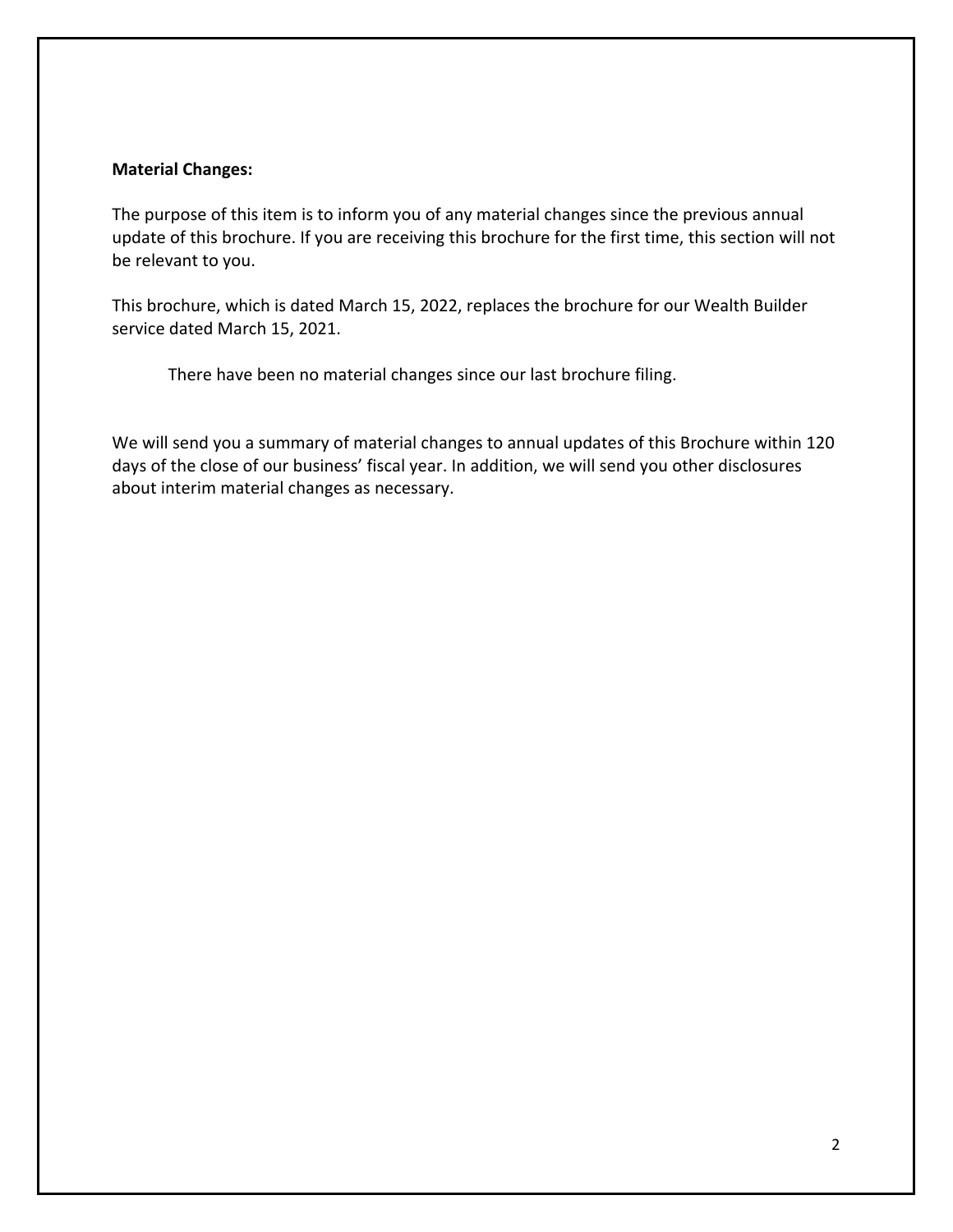# **Table of Contents**

| Code of Ethics, Participation or Interest in Client Transactions and Personal Trading9 |  |
|----------------------------------------------------------------------------------------|--|
|                                                                                        |  |
|                                                                                        |  |
|                                                                                        |  |
|                                                                                        |  |
|                                                                                        |  |
|                                                                                        |  |
|                                                                                        |  |
|                                                                                        |  |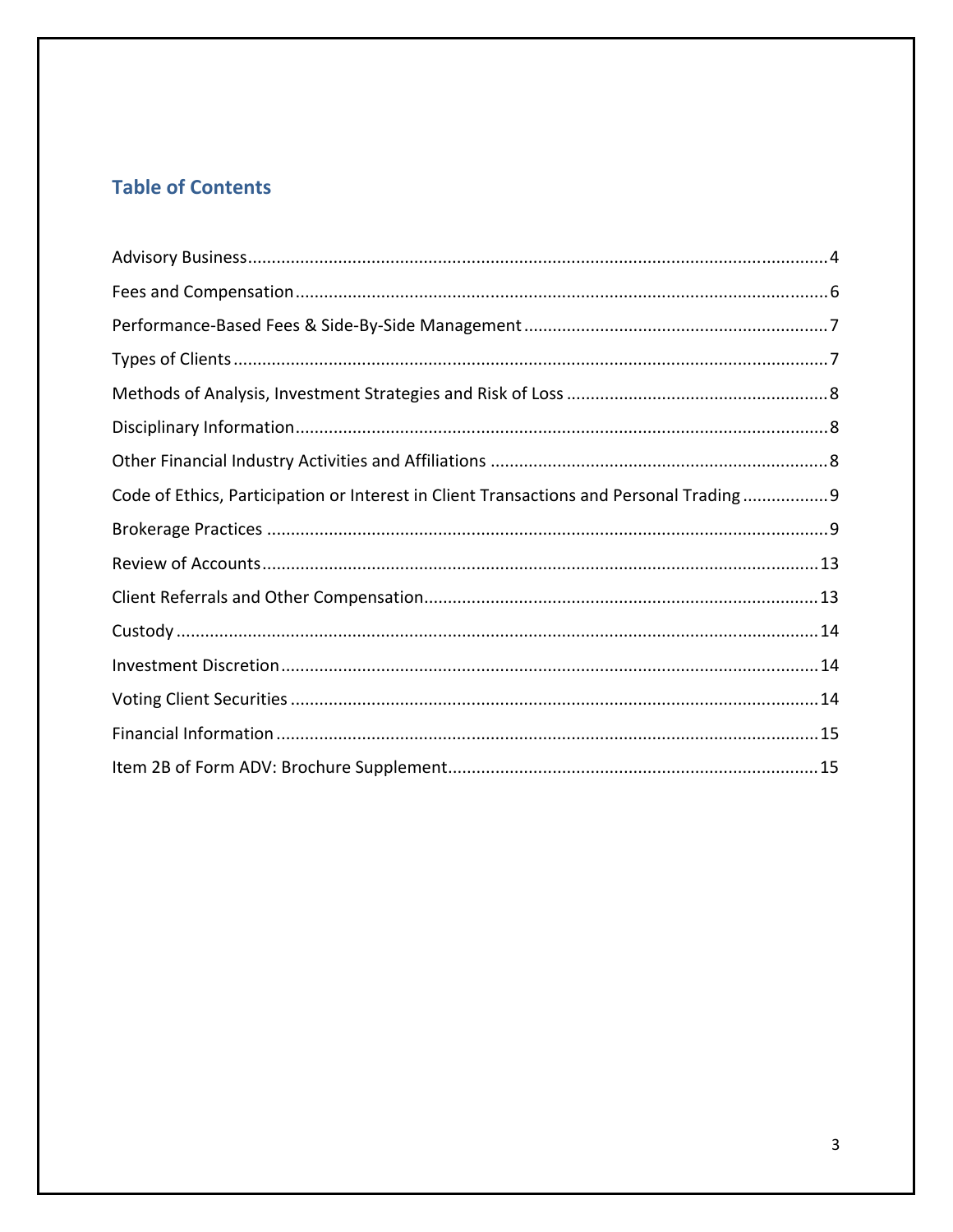### **Advisory Business**

MEDIQUS Asset Advisors, Inc. (MEDIQUS) has been in business since January 1, 1996. Our owner is Ronald J. Paprocki, JD, CFP<sup>®</sup> (President & Chief Executive Officer). We provide investment advisory services, financial planning services, educational services, and ERISA plan advisory services. All clients receive a written agreement and explanation of the services we provide to them. We make our recommendations after a review of information provided to us by our client.

#### *Investment Advisory Services*

Our investment advisory services are provided to individuals, business entities, retirement plans and not-for-profit organizations. This brochure describes the services provided by our Wealth Builder service. We will:

- 1. Assist you in the preparation of an investment strategy based on your investment objectives and priorities.
- 2. Develop investment guidelines regarding the investment categories we think are appropriate for you.
- 3. Recommend specific investments for you.
- 4. Coordinate the implementation of your investment decisions.
- 5. Monitor results and report to you on a regular basis, usually each calendar quarter.

Our Wealth Builder is tailored to the individual needs of clients. We base our recommendations on information you provide us. You are not obligated to follow any of our recommendations. You can impose restrictions on the investment of certain securities or types of securities. Your assets are usually invested in mutual funds, exchange traded funds (ETFs) or cash investments like money markets.

We do not maintain custody of your assets on which we advise, although we will be deemed to have custody of your assets if you give us authority to withdraw advisory fees from your account (see "Custody", below). Your assets must be maintained in an account at a "qualified custodian," generally a broker‐dealer or bank. We recommend that our clients use MTG, LLC dba Betterment Securities ("Betterment Securities"), a registered broker dealer and member of the SIPC, as the qualified custodian. We are independently owned and operated and are not affiliated with Betterment Securities. Betterment Securities will hold your assets in a brokerage account and buy and sell securities when we and/or you instruct them to. While we recommend that you use Betterment Securities as custodian/broker, you will decide whether to do so and will open your account with Betterment Securities by entering into an account agreement directly with them. We do not open the account for you, although we may assist you in doing so. If you do not wish to place your assets with Betterment Securities, then we cannot manage your account with our Wealth Builder on Betterment for Advisors (defined below).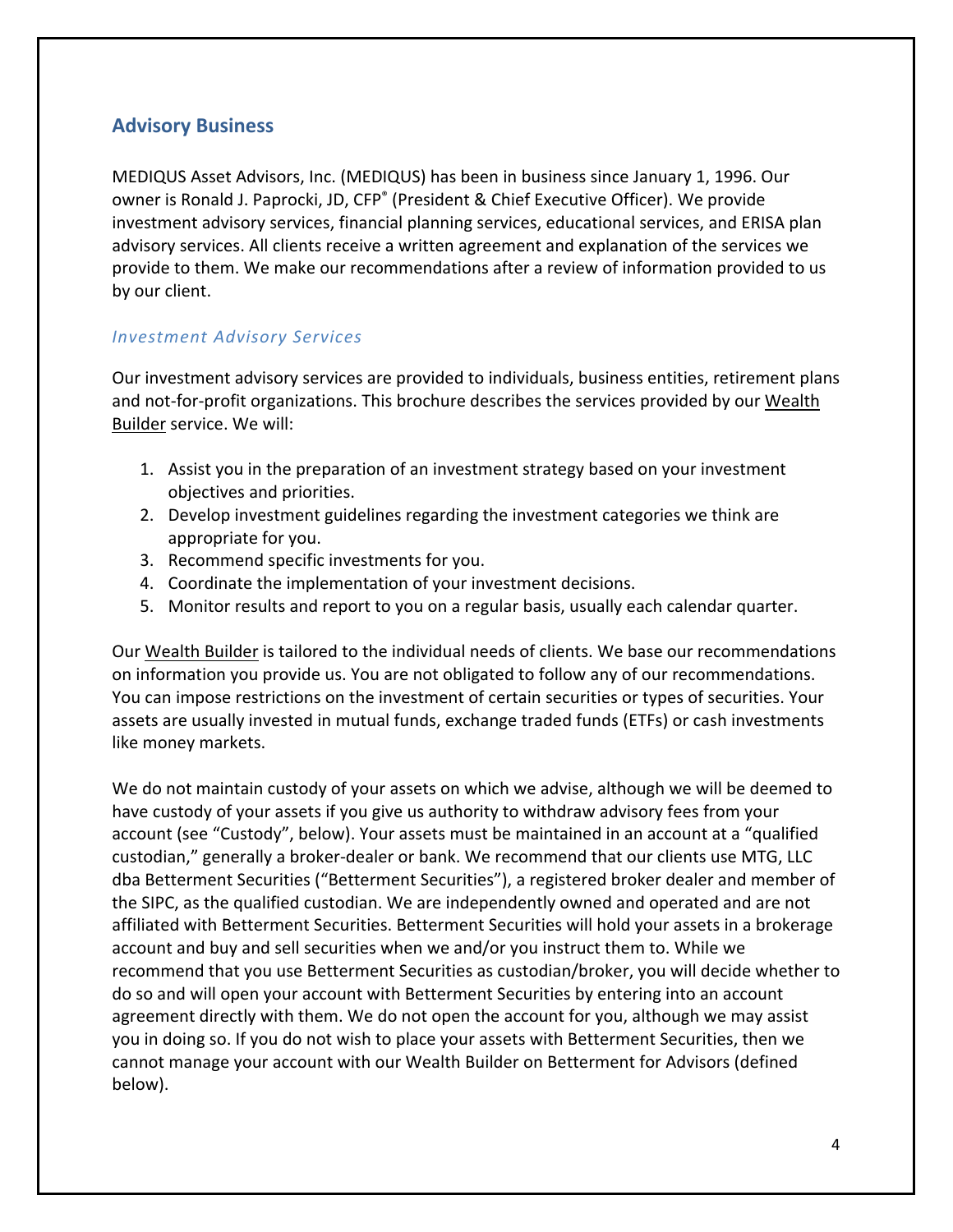You will have access to a report including information regarding account investment performance over various time periods, account additions or withdrawals, how investments in your account are valued and categorized, and amounts invested in each required investment category.

As of December 31, 2021, the total value of client assets in our advisory service was \$1,312,508,500. Of this total approximately \$1,154,195,500 is managed on a discretionary basis and we do not have discretion on \$158,313,000 of client assets. Our investment advisory activities are supervised to the extent required by Ausdal Financial Partners, Inc., the broker‐ dealer firm which some financial counselors of MEDIQUS are registered.

#### *Financial Planning Services/Wealth Management*

Our financial planning services are provided to individuals and are designed to assist them manage the accumulation and preservation of their wealth. This service focuses on financial issues such as your ability to: retire; educate children or grandchildren, provide for you and your family in the event of a disability or death; protect your assets from a legal judgment entered against you; plan for the transfer of assets to your heirs. Through this service we:

- 1. Educate you and us. We learn about the facts of your financial situation and the goals you would like to achieve. You learn about the potential hazards preventing you from accomplishing your goals.
- 2. Advise you on alternative strategies to best accomplish your goals.
- 3. Implement the strategies you select.

You can select a complete financial analysis or an analysis of a specific financial area. We encourage you to use this service with the services provided by your other advisors, such as attorneys, CPAs, insurance brokers or investment brokers. We do not provide legal or tax advice.

#### *ERISA Retirement Plan Services*

MEDIQUS provides investment advice to sponsors of ERISA retirement plans, as well as education and enrollment services to eligible participants of the plans. At the plan level, we assist the responsible plan fiduciary in analysis, selection, and monitoring of custodians, recordkeepers and investment options made available to plan participants. We can also recommend appropriate Model Portfolios and assist the responsible plan fiduciary in the selection of a product sponsor's program or third-party administrators.

MEDIQUS is deemed to be a fiduciary to advisory clients that are employee benefit plans or individual retirement accounts (IRAs) pursuant to the Employee Retirement Income and Securities Act ("ERISA"), and regulations under the Internal Revenue Code of 1986 (the "Code"), respectively. As such, our firm is subject to specific duties and obligations under ERISA and the Internal Revenue Code that include among other things, restrictions concerning certain forms of compensation. To avoid engaging in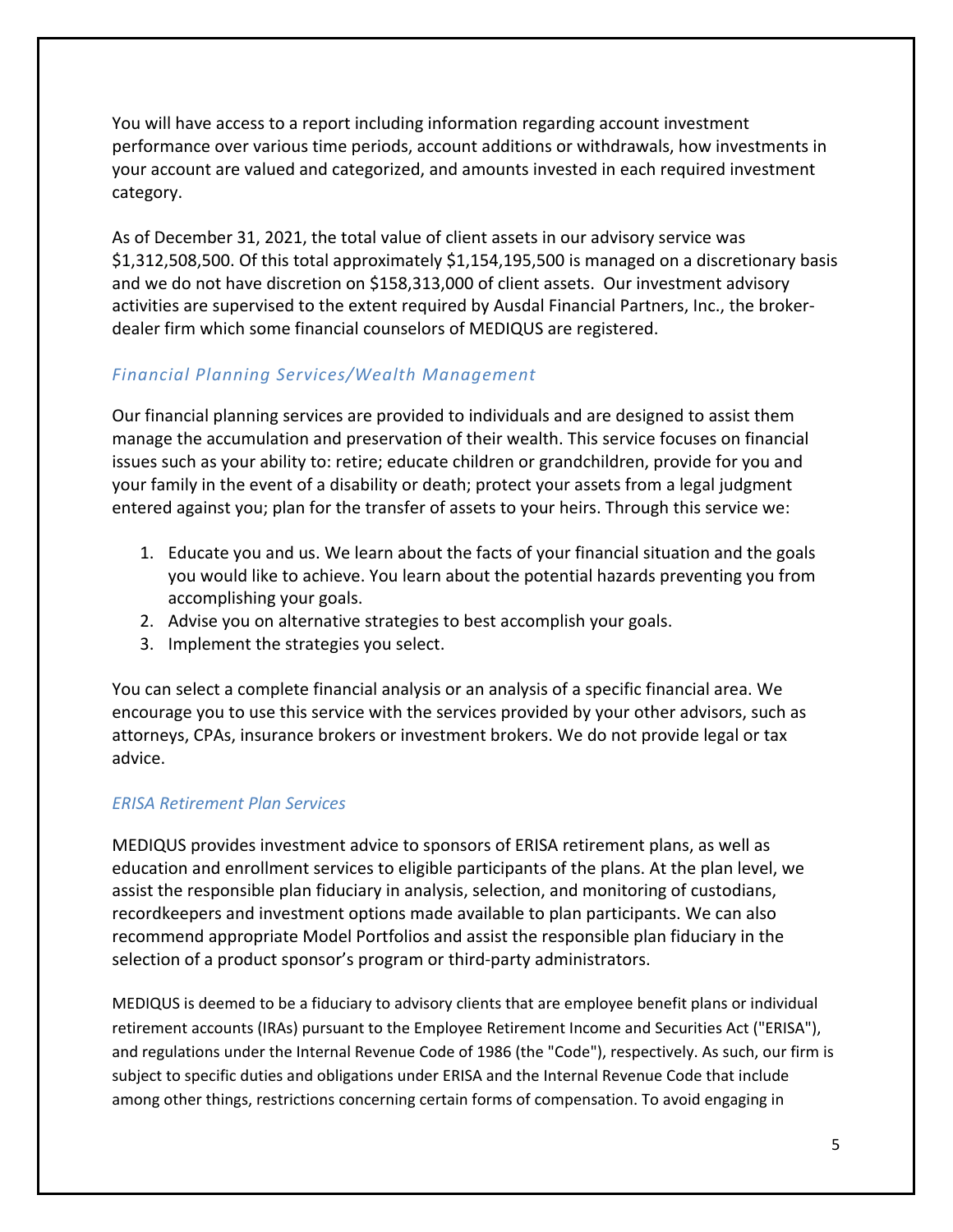prohibited transactions, MEDIQUS may only charge fees for investment advice about products for which our firm and/or our related persons do not receive any commissions or 12b-1 fees.

## **Fees and Compensation**

Our Wealth Builder is a fee‐only service. This means our only source of compensation is the fee you pay us. Each quarter we charge our fee based on a percentage of the market value of your account as determined by the custodian at the end of the quarter. Fees are prorated for the portion of a quarter when an account is established or closed. Our annual fee or these services is 1.00% of your account balance, billed quarterly at the end of each quarter.

Fees on accounts held in Wealth Builder are deducted from your account. You are sent an invoice from MEDIQUS at the same time the fee payment is made. Please be aware, the custodian will not determine whether the fee is properly calculated. Copies of our fee invoice sent to the custodian do not include the fee calculation. While we do everything possible to ensure accuracy, it is your responsibility to verify our fee calculation. If a refund of pre‐paid fees is requested amounts are pro‐rated based on the date of the requested refund.

All mutual funds in our Wealth Builder are "no‐load" funds or mutual funds whose sales charge has been waived by the fund company. We receive no commission or compensation from the investments in your account. Clients whose assets are invested in mutual funds or ETFs will pay both a direct management fee to MEDIQUS and a management fee to the mutual fund or ETF. For more information, please reference "Brokerage Practices" in this brochure. We receive no part of any brokerage charge or transaction fee.

MEDIQUS reserves the right to amend the fee schedule upon thirty (30) days advance written notice. Either MEDIQUS or you can terminate the service upon written notice to the other party. Termination of the service does not affect the liabilities or obligations of either of us arising from transactions started before receipt of the notice to terminate. Upon termination of the service, MEDIQUS is under no obligation to recommend any action regarding the securities or other investments in your account.

Some of the financial counselors of MEDIQUS are registered representatives of Ausdal Financial Partners, Inc., a broker‐dealer firm. As registered representatives, they receive a commission from the purchase or sale of publicly traded stocks, bonds, mutual funds, unit investment trusts, REIT's, or other publicly traded securities or insurance products if a client prefers to make such purchases. These activities are not used with our fee‐only investment advisory services such as Wealth Builder.

Our financial planning services are also provided for a fee. We charge a flat fee calculated on the complexity of your situation and the amount of time we estimate it will take to complete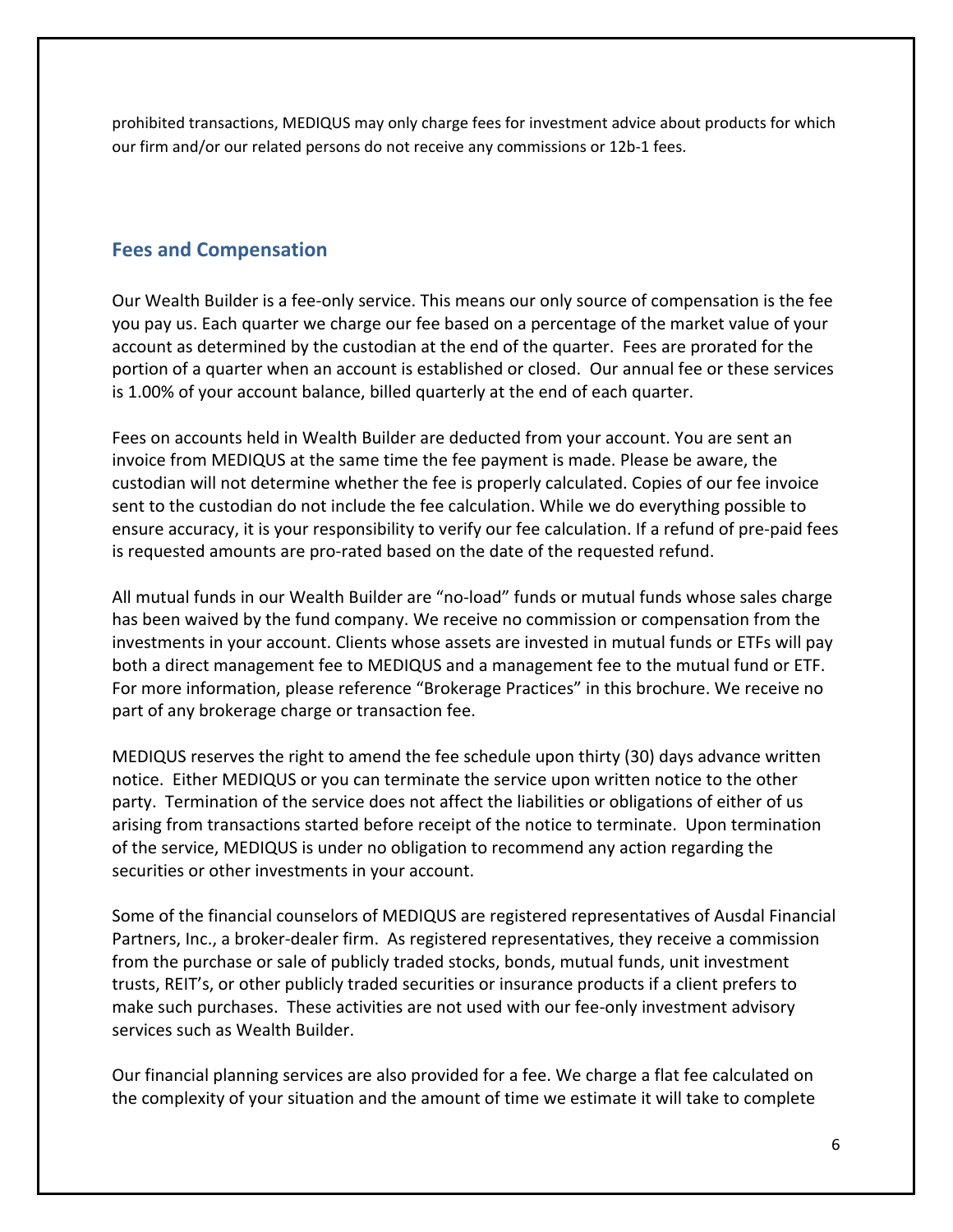the analysis. Fees for this service vary between \$500 and \$5,000. We provide you with an exact fee quote before you authorize us to begin our work. Fees for this service are negotiable. You can terminate the service at any time.

MEDIQUS also provides an annual consultation service for you if you received a full or partial financial analysis and need continuing access to our services. The annual consultation fee ranges up to \$5,000 per year. We provide you with an exact fee quote before you authorize us to begin our work. Fees are prorated and billed at the end of each quarter or on completion of the service. You can terminate this annual consultation service at any time.

In connection with our financial planning services and upon your request, we can recommend various publicly traded stocks, bonds, mutual fund shares, unit investment trusts, REIT's, or other publicly traded securities or insurance products. If you purchase these securities or products from us rather than other advisors MEDIQUS or our financial advisor will receive a commission if the transaction is not part of our fee‐only investment advisory services such as Wealth Builder. This practice presents a conflict of interest by giving us an incentive to recommend investment products based on the compensation received, rather than on your needs. We believe we avoid actual conflicts because:

- We inform all clients of this conflict
- We review any recommendations to verify client suitability and that products are competitive offerings
- We encourage our clients to review our recommendations with their other advisors

You always have the option to purchase the recommended investment or insurance products from other brokers or agents not affiliated with MEDIQUS. Fees charged for financial planning services are not offset by commissions or markups received.

Other organizations can provide services substantially similar, and their fees can be higher or lower than the fees charged by MEDIQUS.

### **Performance‐Based Fees & Side‐By‐Side Management**

None of our accounts are charged performance‐based fees. The only method of billing for our Wealth Builder service is as explained in the Fees & Compensation section of this brochure.

# **Types of Clients**

Most of our clients are physicians, medical groups, retirement plan trustees, not-for-profit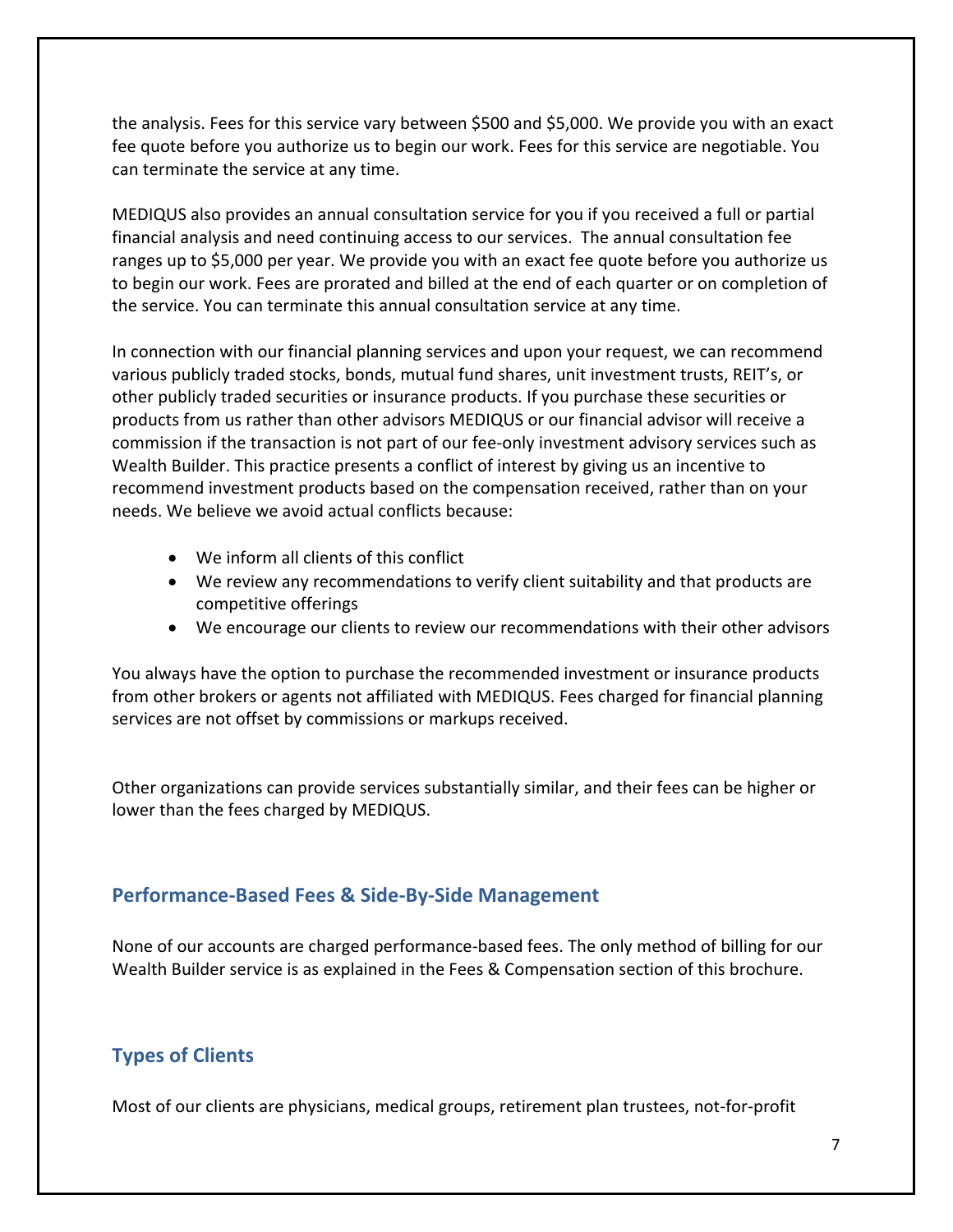medical societies or individuals with retirement accounts whether in a 403(b), 401k or individual retirement account (IRA). A small number are closely held business owners, executives and retired individuals.

#### **Methods of Analysis, Investment Strategies and Risk of Loss**

Our investment philosophy is that long‐term performance is driven by the degree you invest in certain categories, such as stocks, bonds, real estate or cash. We do not frequently make changes or trades in the amounts invested in these categories to improve returns from short‐ term market fluctuations. Our approach is designed to combine investment categories to minimize risk and generate acceptable returns over time. Information we receive on economics, market strategy and industry statistics is prepared by leading investment research firms. Investing in the securities we recommend involves risk of loss that you should be prepared to bear.

We help you develop objectives, strategies and investment policy based on your specific needs and goals. When guidelines are formulated and reviewed, investment recommendations are presented to you. Return and risk expectations are reviewed. We also balance your risk tolerance and need for liquidity before putting your strategy to work.

Most securities in your account will be invested in mutual funds, ETF or cash/cash equivalents. There are certain risks associated with these types of securities, such as substantial decreases in value and sales or purchase opportunities occurring only at the end of the trading day. All clients are referred to the prospectus of each fund or ETF for a more detailed description of risks.

### **Disciplinary Information**

There are no disciplinary events relating to any of the owners, officers, or employees of MEDIQUS.

### **Other Financial Industry Activities and Affiliations**

Some of the financial counselors of MEDIQUS are registered representatives of Ausdal Financial Partners, Inc., a broker‐dealer firm. As registered representatives, they receive a commission from the purchase or sale of publicly traded stocks, bonds, mutual funds, unit investment trusts, REIT's, or other publicly traded securities or insurance products. This practice presents a conflict of interest by giving us an incentive to recommend investment products based on the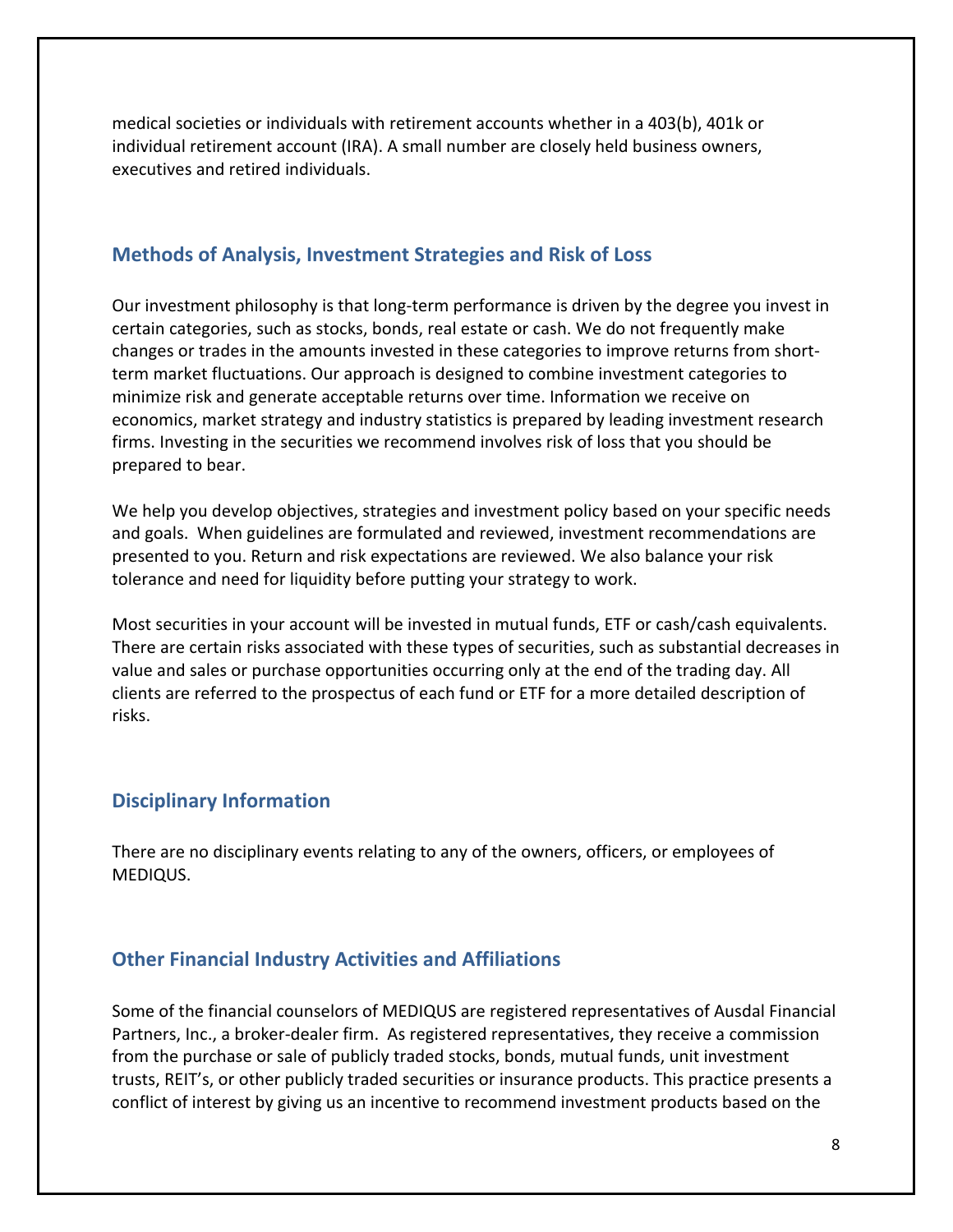compensation received, rather than on your needs. We believe we avoid actual conflicts because:

- We inform all clients of this conflict
- We review any recommendations to verify client suitability and that products are competitive offerings
- We encourage our clients to review our recommendations with their other advisors

These services are available to you if you do not select to use our fee‐only Wealth Builder services.

# **Code of Ethics, Participation or Interest in Client Transactions and Personal Trading**

MEDIQUS maintains and follows a written Code of Ethics. Our Code states we are fiduciaries and have the responsibility to render professional, continuous, and unbiased investment advice to you. In addition, we owe you a duty of honesty, good faith, and fair dealing. Finally, as a fiduciary, we must always act in your best interest and must avoid or disclose conflicts of interests. A complete copy of our Code of Ethics is available to any client or prospective client upon request.

All MEDIQUS employees are prohibited from trading, either personally or on behalf of others, while in possession of material, nonpublic information. Every quarter, our employees report all security transactions in their accounts. Every year our employees describe all of their covered/reportable investments. Every year we review our Code with all employees to make certain it accurately reflects our responsibilities to you.

Our employees invest in the same mutual funds, exchange traded funds or certificates of deposit we recommend to our clients. Purchases and sales are made in the same manner as your account. No preferential treatment is provided for employee accounts over your account.

Our Chief Compliance Officer is Ronald J. Paprocki, JD, CFP®.

### **Brokerage Practices**

#### *The Custodians and Brokers We Use*

MEDIQUS does not maintain custody of your assets on which we advise; although we may be deemed to have custody of your assets if you give us authority to withdraw assets from your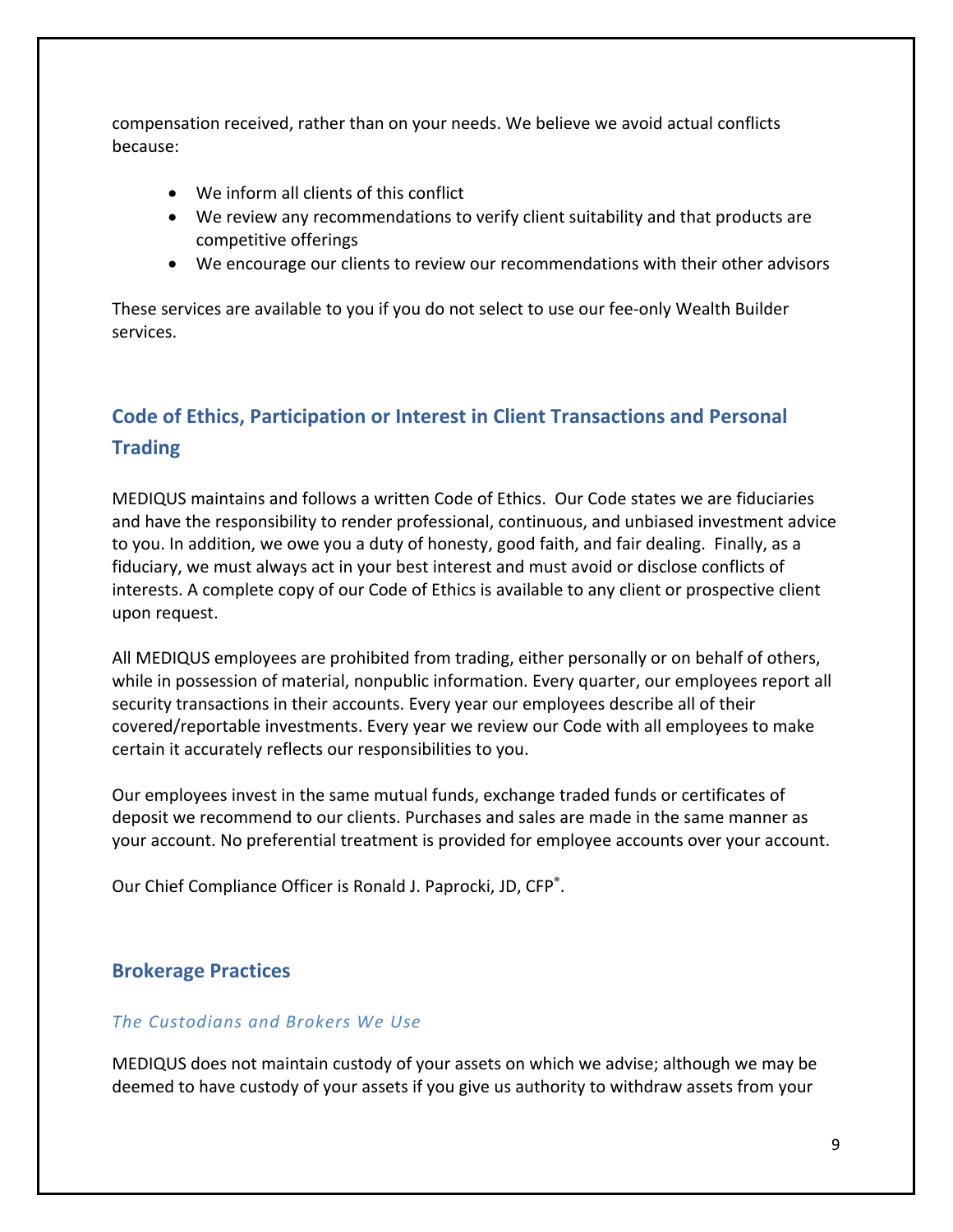account (see "Custody", below). Your assets must be maintained in an account at a "qualified custodian," generally a broker‐dealer or bank. We refer to these companies as "our approved custodian firms". Currently, our approved custodian firms for our Wealth Builder is MTG, LLC dba Betterment Securities ("Betterment Securities"), a registered broker dealer and member of the SIPC. We recommend our clients use our approved custodian firm as the qualified custodian. Such firms are registered broker‐dealers and a member of SIPC. We are independently owned and operated and are not affiliated with any of these firms.

The custodian will hold your assets in a brokerage account and buy and sell securities when we or you instruct them to. While we recommend you use our approved custodian firms as custodian/broker, you will decide whether to do so and will open your account by entering into an account agreement directly with them. We do not open the account for you, although we can assist you in doing so. If you do not wish to place your assets with our approved custodian firms, we cannot provide our Wealth Builder service to you.

### *How We Select Brokers/Custodians*

We seek to recommend a custodian/broker who will hold your assets and execute transactions on terms that are, overall, most advantageous when compared to other available providers and their services. We consider a wide range of factors, including, among others:

- Combination of transaction execution services and asset custody services (generally without a separate fee for custody)
- Capability to execute, clear, and settle trades (buy and sell securities for your account)
- Capability to facilitate transfers and payments to and from accounts (wire transfers, check requests, bill payment, etc.)
- Breadth of available investment products (stocks, bonds, mutual funds, ETFs, etc.)
- Availability of investment research and tools that assist us in making investment decisions
- Quality of services
- Competitiveness of the price of those services (commission rates, margin interest rates, other fees, etc.) and willingness to negotiate the prices
- Reputation, financial strength, and stability
- Prior service to us and our other clients
- Availability of other products and services that benefit us, as discussed below (see "Products and Services Available to Us from our Approved Custodian Firms")

### *Your Brokerage and Custody Costs*

Betterment Securities does not charge you separately for custody/brokerage services, but is compensated as part of the Betterment for Advisors (defined below) platform fee, which is charged for a suite of platform services, including custody, brokerage, and sub‐advisory services provided by Betterment and access to the Betterment for Advisors platform. The platform fee is an asset-based fee charged as a percentage of assets in your Betterment account. Clients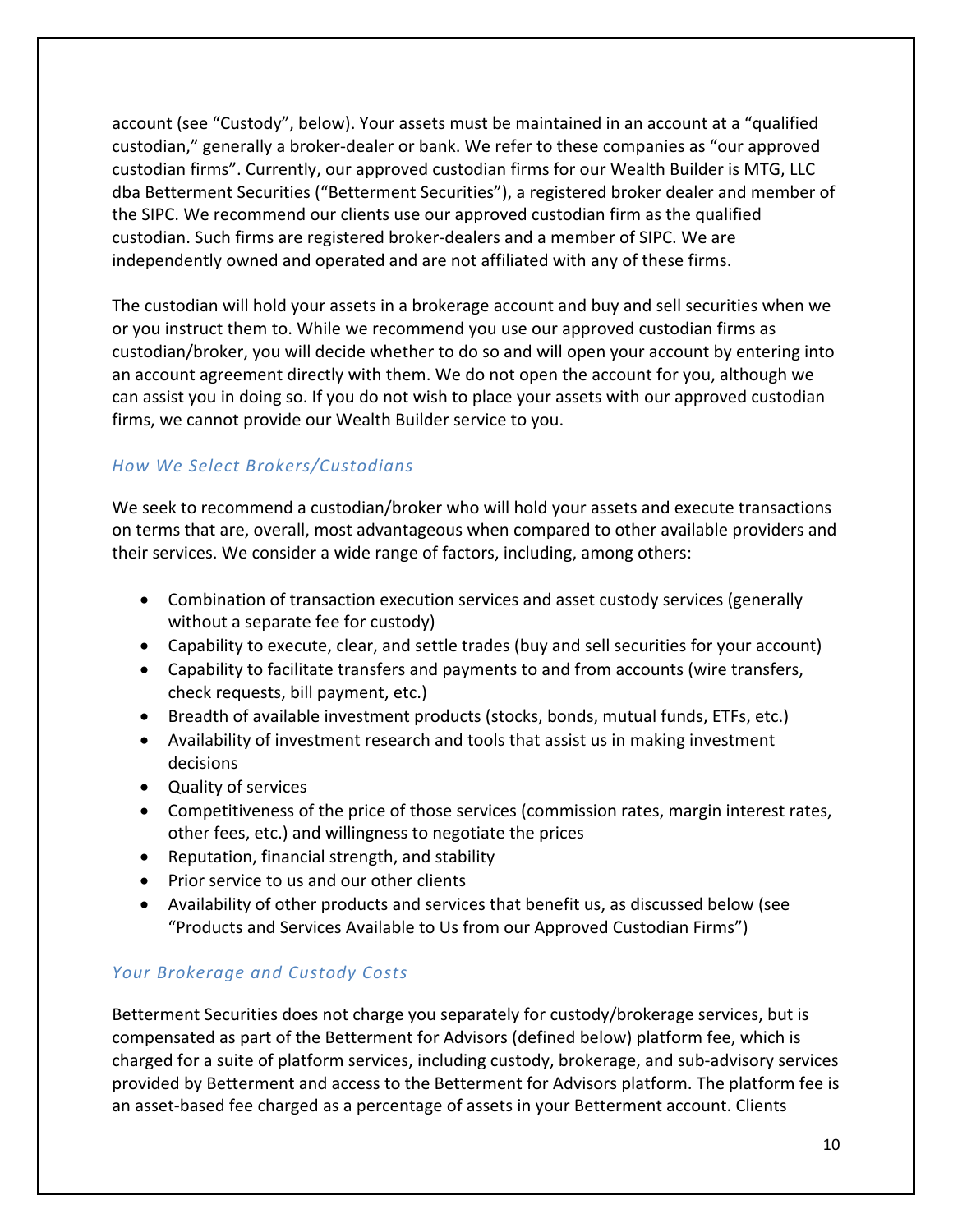utilizing the Betterment for Advisors platform may pay a higher aggregate fee than if the investment management, brokerage and other platform services are purchased separately. Nonetheless, for those Clients participating in the Betterment for Advisors platform, we have determined that having Betterment Securities execute trades is consistent with our duty to seek "best execution" of your trades. Best execution means the most favorable terms for a transaction based on all relevant factors, including those listed above (see "How we select brokers/custodians").

### *Trading Policy*

When using the Betterment for Advisors platform, we and you are subject to the trading policies and procedures established by Betterment. These policies and procedures limit our ability to control, among other things, the timing of the execution of certain trades (including in response to withdrawals, deposits, or asset allocation changes) within your account. You should not expect that trading on Betterment is instant, and, accordingly, you should be aware that Betterment does not permit you or us to control the specific time during a day that securities are bought or sold in your account (i.e., to "time the market"). Betterment describes its trading policies in Betterment LLC's Form ADV Part 2A. As detailed in that document, Betterment generally trades on the same business day as it receives instructions from you or us. However, transactions will be subject to processing delays in certain circumstances. In particular, orders initiated on non‐business days and after markets close generally will not transact until the next business day. Betterment also maintains a general approach of not placing securities orders during approximately the first thirty minutes after the opening of any market session. Betterment also generally stops placing orders arising from allocation changes in existing portfolios approximately thirty minutes before the close of any market session. Betterment continues placing orders associated with deposit and withdrawal requests until market close. Betterment maintains a general approach of not placing orders around the time of scheduled Federal Reserve interest rate announcements. Furthermore, Betterment may delay or manage trading in response to market instability. For further information, please consult Betterment LLC's Form ADV Part 2A.

#### *Products and Services Available to Us from Our Approved Custodian Firms*

Betterment Securities serves as broker‐dealer to Betterment for Advisors, an investment and advice platform serving independent investment advisory firms like us ("Betterment for Advisors"). Betterment for Advisors also makes available various support services which may not be available to Betterment's retail customers. Some of those services help us manage or administer our clients' accounts, while others help us manage and grow our business. Betterment for Advisors' services generally are available on an unsolicited basis (we don't have to request them) and at no charge to us. Following is a more detailed description of these support services.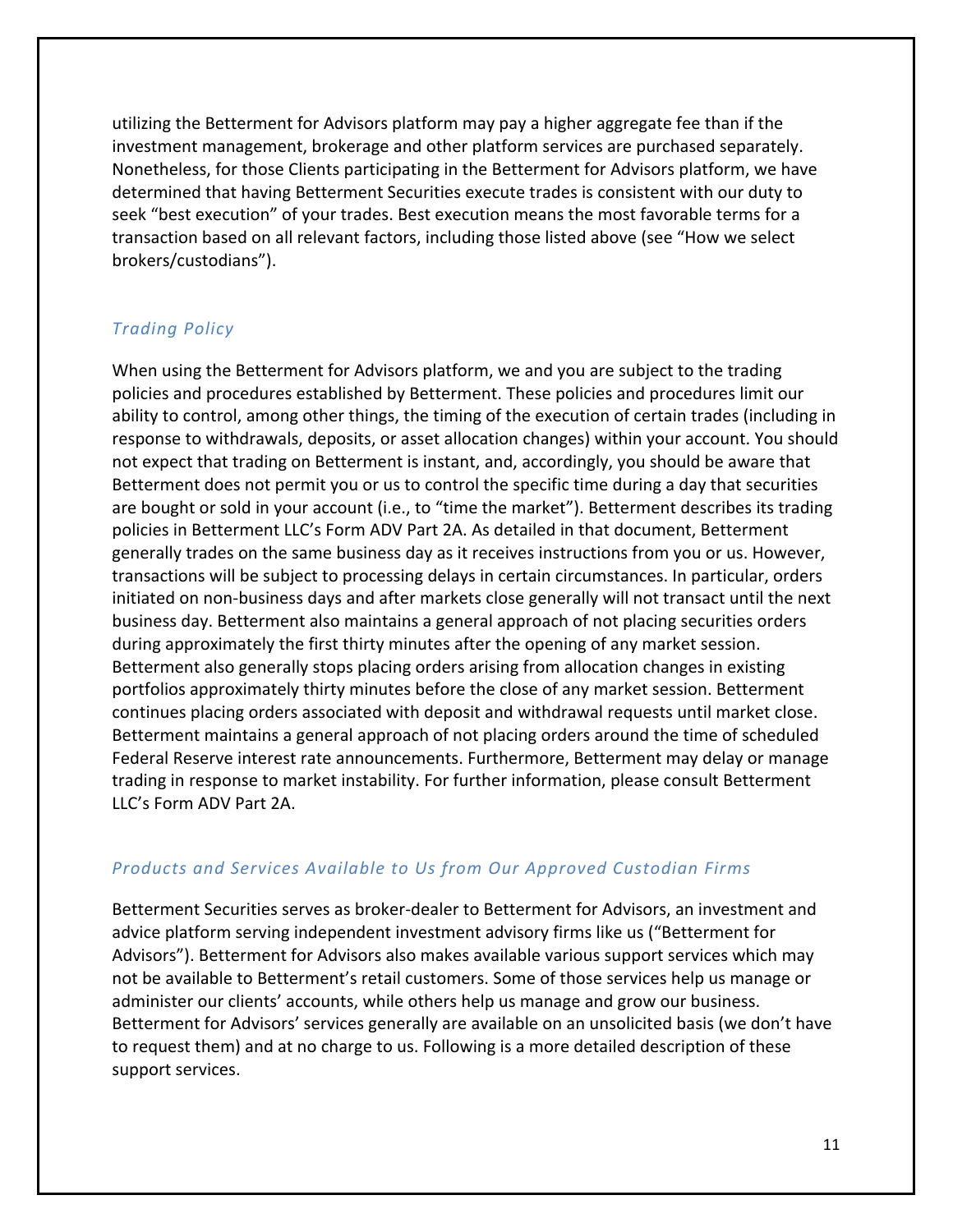Services That Benefit You. Betterment for Advisors includes access to a globally diversified, low‐cost portfolio of ETFs, execution of securities transactions, and custody of client assets through Betterment Securities. In addition, a series of model portfolios created by third‐party providers are also available on the platform. Betterment Securities' services described in this paragraph generally benefit you and your account. We use these types of services extensively.

Services That May Not Directly Benefit You. The custodians also make available to us other products and services that benefit us but may not directly benefit you or your account. These products and services assist us in managing and administering our clients' accounts. They include investment research, both their own and that of third parties. We can use this research to service all or a substantial number of our clients' accounts, including accounts not maintained at a particular custodian. In addition to investment research, they also make available software and other technology that:

- Provide access to client account data (such as duplicate trade confirmations and account statements)
- Facilitate trade execution and allocate aggregated trade orders for multiple client accounts
- Provide pricing and other market data
- Facilitate payment of our fees from our clients' accounts
- Assist with back-office functions, recordkeeping, and client reporting

We use these services less frequently.

Services That Generally Benefit Only Us. The custodians also offer other services intended to help us manage and further develop our business enterprise. These services include:

- Educational conferences and events
- Consulting on technology, compliance, legal, and business needs
- Publications and conferences on practice management and business succession
- Access to employee benefits providers, human capital consultants, and insurance providers

The custodians provide some of these services themselves. In other cases, it will arrange for third‐party vendors to provide the services to us. The custodian can also discount or waive its fees for some of these services or pay all or a part of a third party's fees. They may also provide us with other benefits, such as occasional business entertainment of our personnel. We use these types of services occasionally.

#### Our Interest in Custodian/Broker Provided Services

The availability of these services from Betterment for Advisors benefits us because we do not have to produce or purchase them. In addition, we do not have to pay for Betterment Securities' services. These services may be contingent upon us committing a certain amount of business to Betterment Securities in assets in custody. We may have an incentive to recommend that you maintain your account with Betterment Securities, based on our interest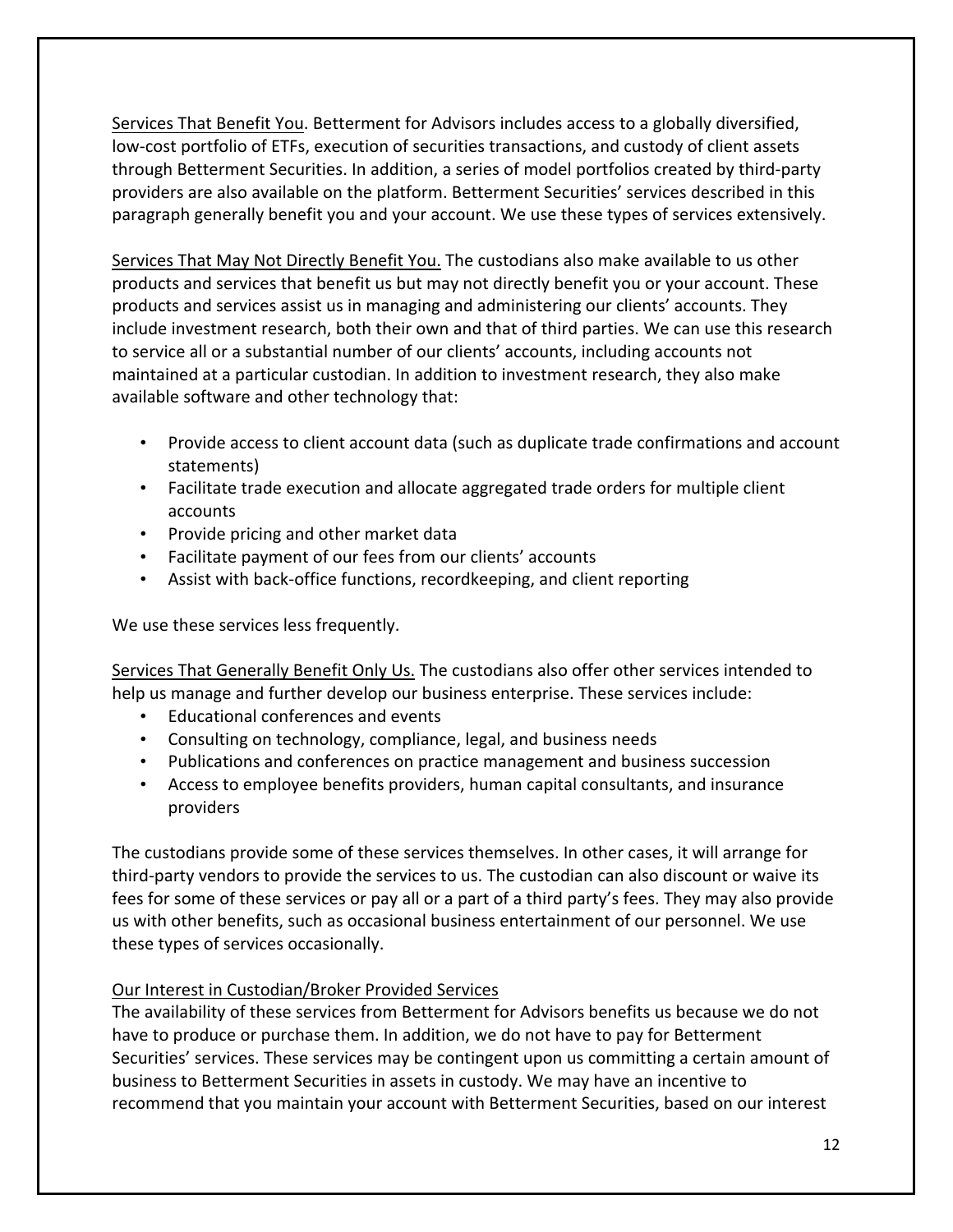in receiving Betterment for Advisors and Betterment Securities' services that benefit our business rather than based on your interest in receiving the best value in custody services and the most favorable execution of your transactions. This is a potential conflict of interest. We believe, however, that our selection of Betterment Securities as custodian and broker is in the best interests of our clients. Our selection is primarily supported by the scope, quality, and price of Betterment Securities' services (see "How we select brokers/custodians") and not Betterment for Advisors and Betterment Securities' services that benefit only us or that may not directly benefit you.

#### **Review of Accounts**

Your account in our Wealth Builder is reviewed at least quarterly. During these reviews we monitor the performance of your account during a variety of time periods. In addition, we review the amount of assets invested in each of the categories based on your objectives. Finally, we review the performance of every investment in your account to compare its performance relative to the appropriate benchmark, identify changes in management, changes in investment style and changes in internal expenses. A review will also occur if you inform us of a change in your investment philosophy or a change in how you wish to use the account. For ERISA plan services, MEDIQUS will review the client's Investment Policy Statement (IPS) whenever the client advises us of a change in circumstances regarding the needs of the plan. MEDIQUS will also review the investment options of the plan according to the agreed upon time intervals established in the IPS. Such reviews will generally occur quarterly.

All reviews are completed by our President, Chief Executive Officer, Vice President, Senior Financial and Investment Analyst or Wealth Manager. Financial plans prepared for you are recommended to be reviewed and updated each year. These reviews and updates are provided to you in written form.

### **Client Referrals and Other Compensation**

We receive an economic benefit from our approved custodian firms in the form of the support products and services it makes available to us and other independent investment advisors whose clients maintain their accounts at their firm. These products and services, how they benefit us, and the related conflicts of interest are described in "Brokerage Practices" above. The availability to us of these products and services is not based on us giving particular investment advice, such as buying particular securities for our clients.

Our firm may pay referral fees to independent persons or firms ("Solicitors") for introducing clients to us. If we were to pay a referral fee, we would require the Solicitor to provide the prospective client with a copy of this document (our Firm Brochure) and a separate disclosure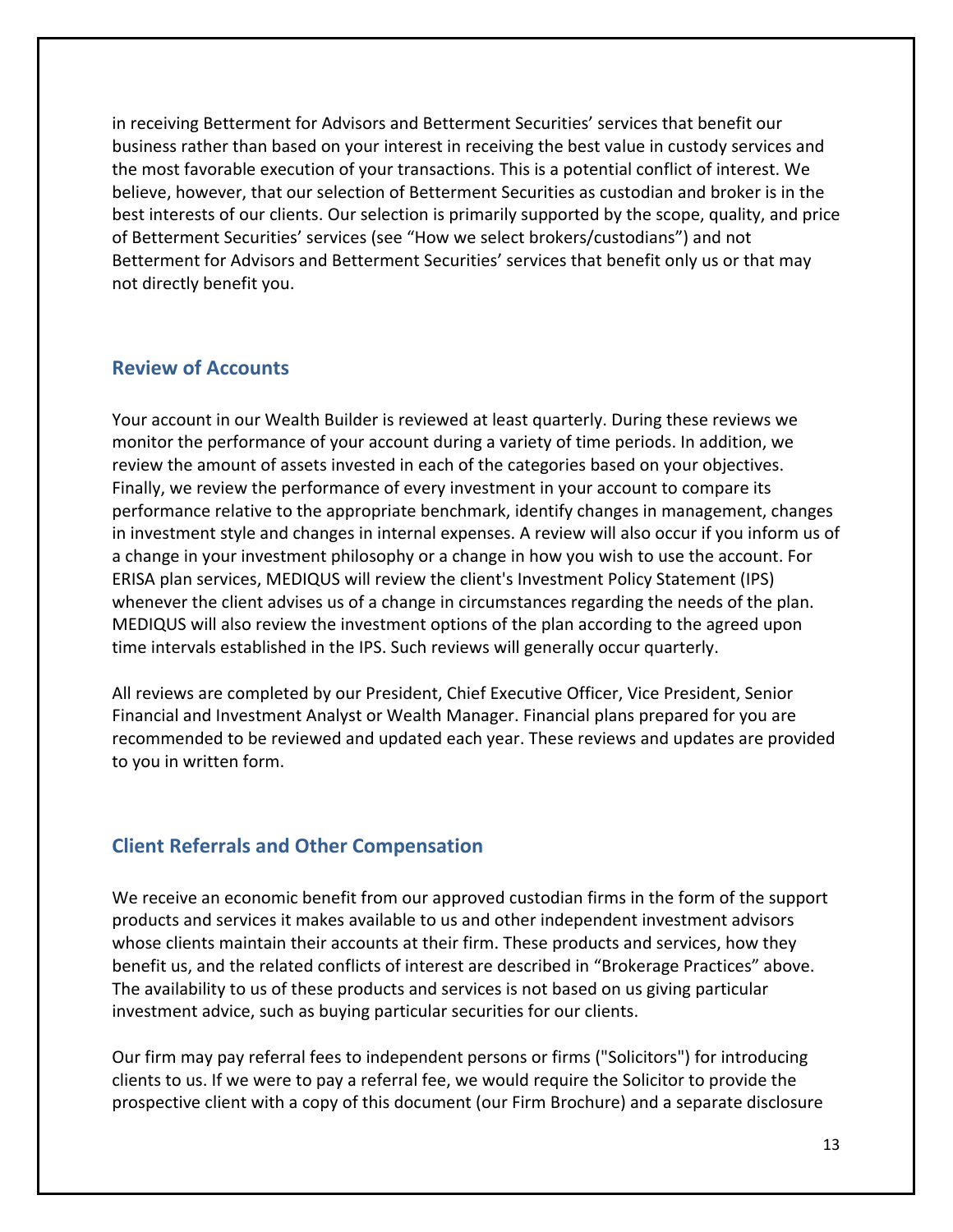statement that includes the following information:

- the Solicitor's name and relationship with our firm.
- the fact that the Solicitor is being paid a referral fee.
- the amount of the fee; and
- whether the fee paid to us by the client will be increased above our normal fees to compensate the Solicitor.

As a matter of firm practice, the advisory fees paid to us by clients referred by solicitors are not increased because of any referral.

## **Custody**

We do not maintain custody of your assets. Your assets must be maintained in an account at a "qualified custodian", generally a broker‐dealer or bank. Under government regulations, we have custody of your assets if, for example, you authorize us to instruct your custodian to deduct our advisory fees directly from your account or if you grant us authority to move your money to another person's account. The custodian maintains actual custody of your assets. You will have access to account statements directly from the custodian at least quarterly. They will be sent to the email or postal mailing address you provided to the custodian. Your statements will be available for you to review on the activity section of your Wealth Builder/Betterment for Advisors account portal. You will also receive account statements directly from Betterment Securities at least quarterly at www.bettermentsecurities.com.You should carefully review those statements promptly when you receive them. We also urge you to compare the custodian's account statements to the portfolio reports you will receive from us.

#### **Investment Discretion**

At MEDIQUS, our policy is to review with you each of the securities we recommend before you invest. We also rebalance your account as needed or can sell various securities when you have a need for cash from your account. At those times we select among your various securities to make necessary sells or purchases. This ability results in our having investment discretionary authority of your account. This authority is described in our client agreement and the account application agreements of the custodian.

### **Voting Client Securities**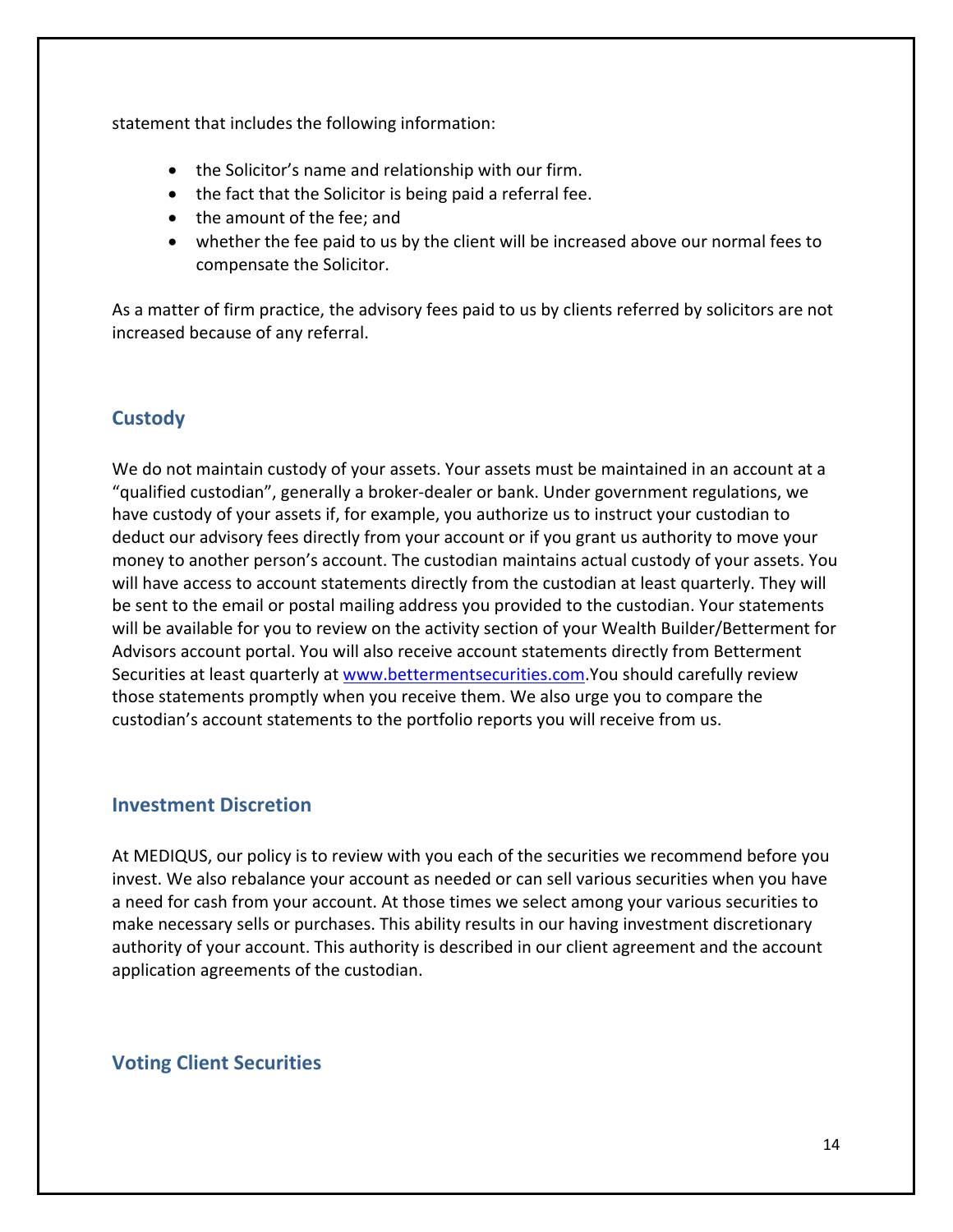Occasionally, owners of securities are asked to vote on a specific matter relating to the security. Wealth Builder clients delegate to Betterment for Advisors the authority to receive and vote all proxies and related materials for any security held in Wealth Builder accounts. Voting will be addressed in a way that is reasonably expected to ensure that proxy matters are conducted in the best interest of clients. Betterment will only vote on proxies and respond to corporate actions associated with securities that Betterment recommends be purchased for client accounts. Clients may request information regarding how Betterment voted a client's proxies, and clients may request a copy of Betterment's proxy policies and procedures, which may be updated from time to time, by emailing support@betterment.com.

If you prefer to cast your own vote in these matters, we can assist you in gathering information we believe will help you make an informed decision. Contact us via phone (800‐883‐8555) or email and we will assist you.

### **Financial Information**

We do not require or solicit prepayment of fees or have custody of your assets. MEDIQUS has never been the subject of a bankruptcy petition and there is currently no financial condition that is likely to impair our ability to satisfy our commitment to our clients.

## **Item 2B of Form ADV: Brochure Supplement**

This brochure supplement provides information about:

- Joel M. Blau, CFP<sup>®</sup>
- Lee A. Catalano, CFP®
- Ronald J. Paprocki, JD, CFP<sup>®</sup>
- Matthew W. Paprocki, CFP®
- Jeffery W. Witz, CFP®
- CFP<sup>®</sup> Certification Explanation Statement

This brochure supplements the MEDIQUS Asset Advisors, Inc. Wealth Builder brochure. You should have received a copy of that brochure. Please contact our office at 800‐883‐8555 if you did not receive the MEDIQUS brochure or if you have any questions about the contents of this supplement.

Additional information about each of these individuals is available on the SEC's website at www.adviserinfo.sec.gov.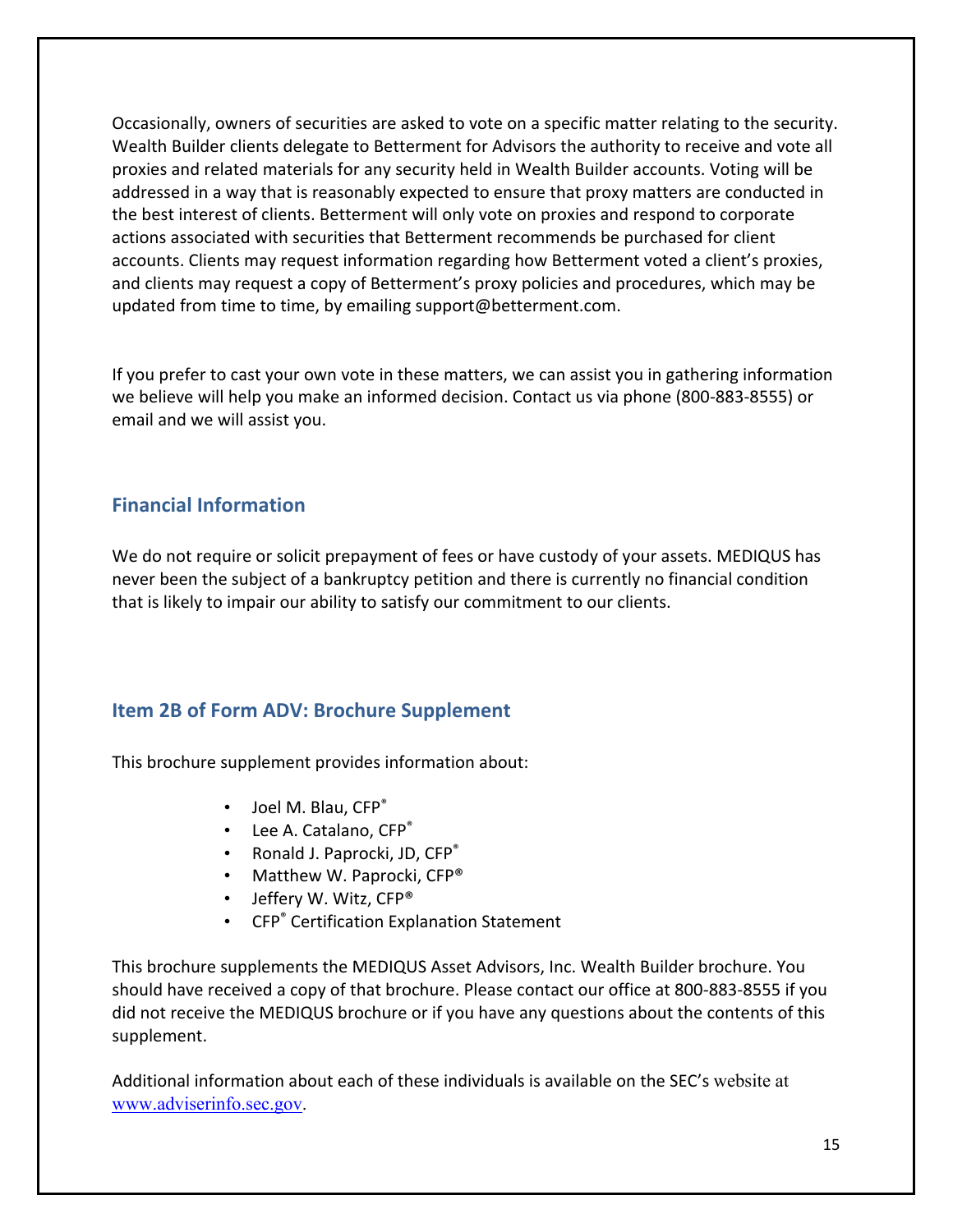| <b>Name</b>                   | Joel M. Blau                                                           |
|-------------------------------|------------------------------------------------------------------------|
| Year                          | 1959                                                                   |
| of Birth                      |                                                                        |
| <b>Formal Education after</b> | Drake University, BS 1981                                              |
| <b>High School</b>            |                                                                        |
| <b>Business Background</b>    | January 1996 to Present:                                               |
| (previous five years)         | MEDIQUS Asset Advisors, Inc.                                           |
|                               | <b>Strategic Development Advisor</b>                                   |
| <b>Professional</b>           | Certified Financial Planner (CFP®) 1987                                |
| <b>Designations</b>           |                                                                        |
| <b>Disciplinary</b>           | None                                                                   |
| <b>Information</b>            |                                                                        |
| <b>Other Business</b>         | Mr. Blau is a registered representative of Ausdal Financial Partners,  |
| <b>Activities</b>             | Inc., a broker-dealer firm. As a registered representative, he will    |
|                               | receive a commission from the purchase or sale of publicly traded      |
|                               | stocks, bonds, mutual funds, unit investment trusts, REIT's, or        |
|                               | other publicly traded securities or insurance products. These          |
|                               | services are available to you if you do not select to use our fee-only |
|                               | investment advisory services.                                          |
| <b>Additional</b>             | None                                                                   |
| Compensation                  |                                                                        |
| Supervision                   | The Chief Compliance Officer of MEDIQUS, Ronald J. Paprocki, JD,       |
|                               | CFP® (312-419-3733) is responsible for the supervision of Mr. Blau's   |
|                               | activities. Advice given to clients is reviewed by Mr. Paprocki. All   |
|                               | performance information delivered as part of our investment            |
|                               | advisory service is consistent with all compliance requirements.       |
|                               | Further, as a registered representative Mr. Blau's activities are      |
|                               | supervised to the extent required by Ausdal Financial Partners, Inc.   |
|                               | Member FINRA/SIPC.                                                     |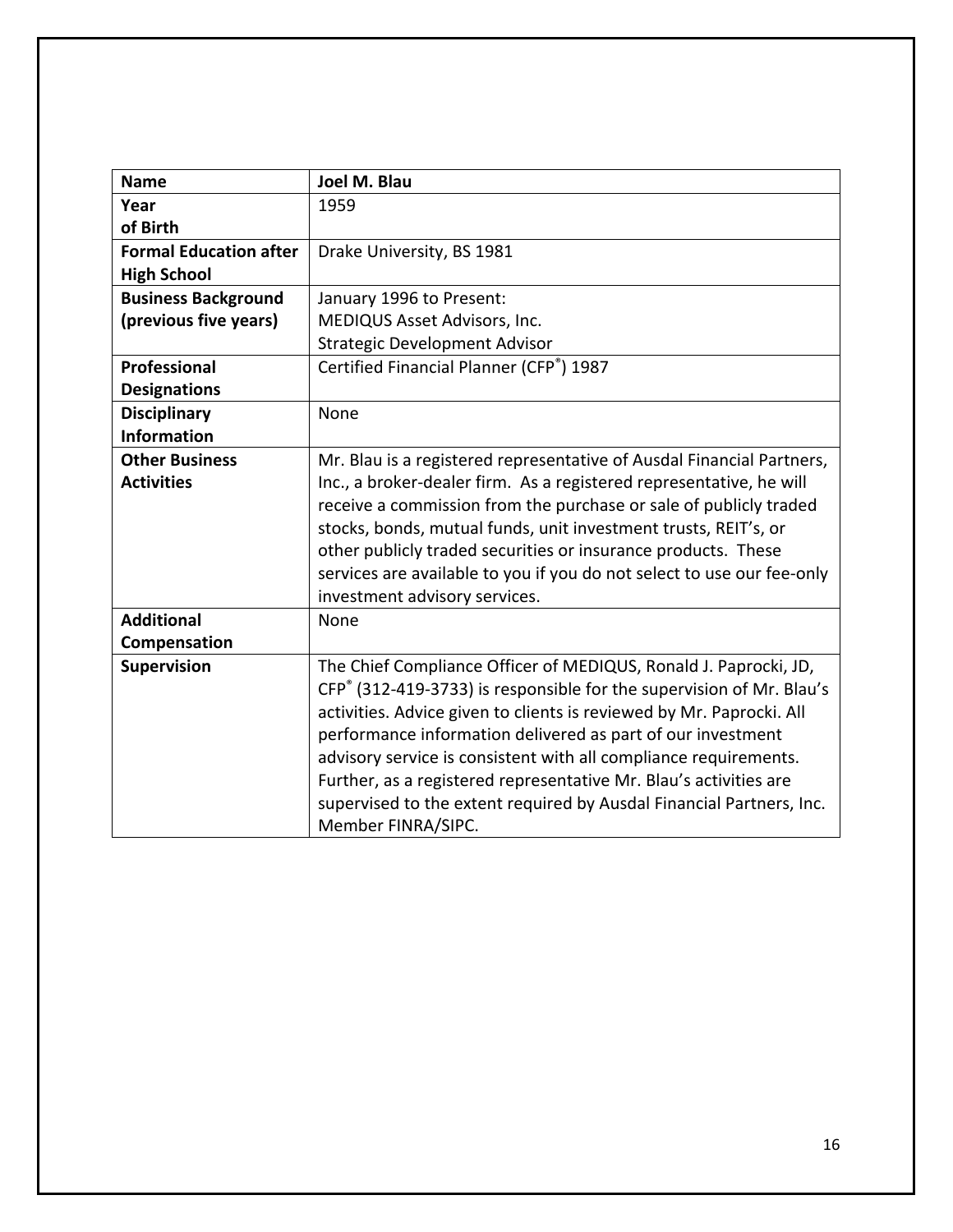| <b>Name</b>                   | Lee A. Catalano                                                        |
|-------------------------------|------------------------------------------------------------------------|
| Year                          | 1953                                                                   |
| of Birth                      |                                                                        |
| <b>Formal Education after</b> | University of Illinois Chicago BS, 1975                                |
| <b>High School</b>            |                                                                        |
| <b>Business Background</b>    | January 1996 to Present:                                               |
| (previous five years)         | MEDIQUS Asset Advisors, Inc.                                           |
|                               | Vice President / Senior Financial Counselor                            |
| Professional                  | Certified Financial Planner (CFP®) 1994                                |
| <b>Designations</b>           |                                                                        |
| <b>Disciplinary</b>           | None                                                                   |
| <b>Information</b>            |                                                                        |
| <b>Other Business</b>         | Mr. Catalano is a registered representative of Ausdal Financial        |
| <b>Activities</b>             | Partners, Inc., a broker-dealer firm. As a registered representative,  |
|                               | he will receive a commission from the purchase or sale of publicly     |
|                               | traded stocks, bonds, mutual funds, unit investment trusts, REIT's,    |
|                               | or other publicly traded securities or insurance products. These       |
|                               | services are available to you if you do not select to use our fee-only |
|                               | investment advisory services.                                          |
| <b>Additional</b>             | None                                                                   |
| Compensation                  |                                                                        |
| <b>Supervision</b>            | The Chief Compliance Officer of MEDIQUS, Ronald J. Paprocki, JD,       |
|                               | CFP® (312-419-3733) is responsible for the supervision of Mr.          |
|                               | Catalano's activities. Advice given to clients is reviewed by Mr.      |
|                               | Paprocki. All performance information delivered as part of our         |
|                               | investment advisory service is consistent with all compliance          |
|                               | requirements. Further, as a registered representative Mr.              |
|                               | Catalano's activities are supervised to the extent required by         |
|                               | Ausdal Financial Partners, Inc. Member FINRA/SIPC.                     |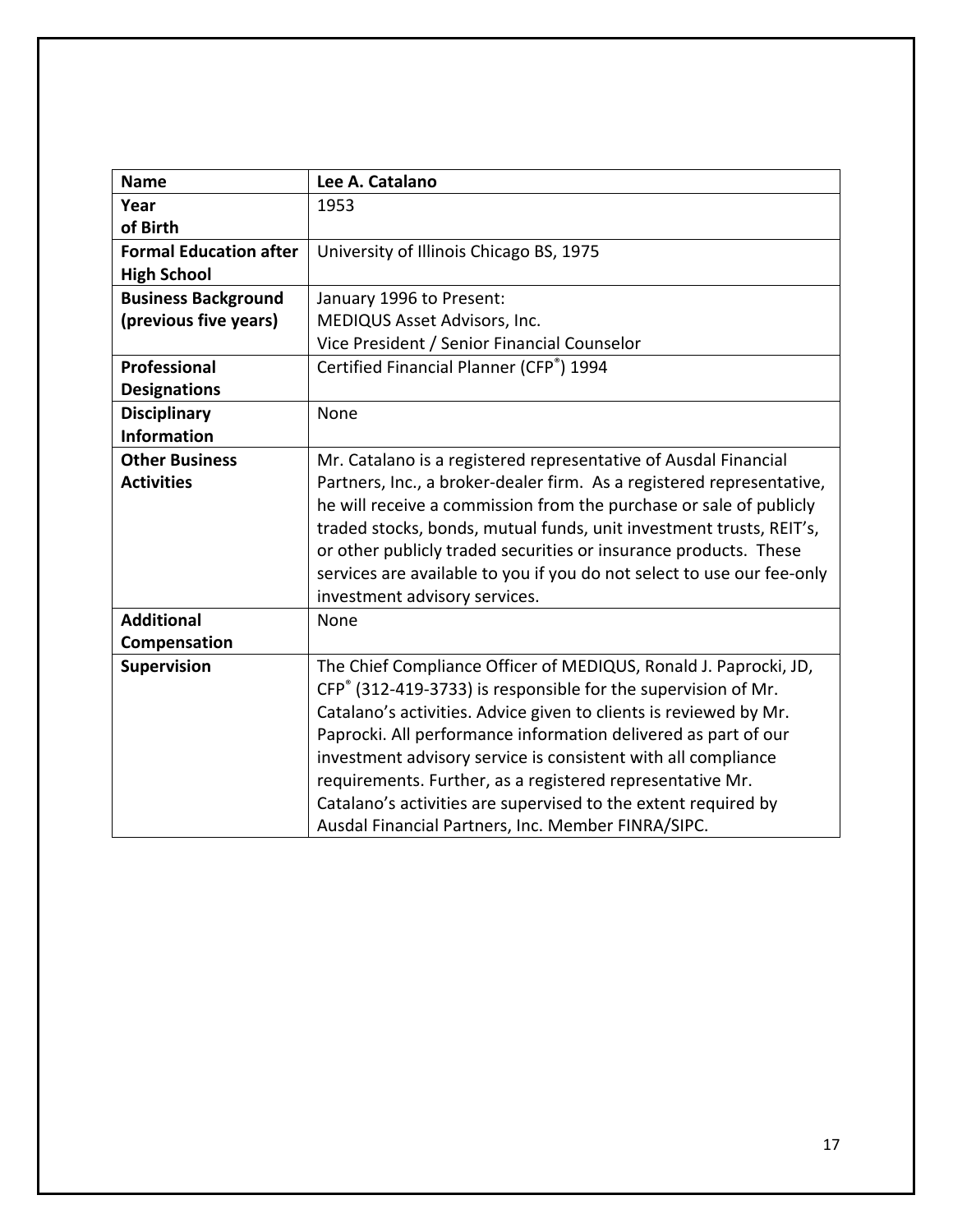| <b>Name</b>                   | Ronald J. Paprocki                                                     |
|-------------------------------|------------------------------------------------------------------------|
| Year                          | 1955                                                                   |
| of Birth                      |                                                                        |
| <b>Formal Education after</b> | Knox College, BA 1977                                                  |
| <b>High School</b>            | DePaul University, JD 1985                                             |
| <b>Business Background</b>    | January 1996 to Present:                                               |
| (previous five years)         | MEDIQUS Asset Advisors, Inc.                                           |
|                               | <b>Chief Executive Officer</b>                                         |
|                               | <b>Chief Compliance Officer</b>                                        |
| <b>Professional</b>           | Certified Financial Planner (CFP®) 1988                                |
| <b>Designations</b>           |                                                                        |
| <b>Disciplinary</b>           | None                                                                   |
| <b>Information</b>            |                                                                        |
| <b>Other Business</b>         | Mr. Paprocki is a registered representative of Ausdal Financial        |
| <b>Activities</b>             | Partners, Inc., a broker-dealer firm. As a registered representative,  |
|                               | he will receive a commission from the purchase or sale of publicly     |
|                               | traded stocks, bonds, mutual funds, unit investment trusts, REIT's,    |
|                               | or other publicly traded securities or insurance products. These       |
|                               | services are available to you if you do not select to use our fee-only |
|                               | investment advisory services.                                          |
| <b>Additional</b>             | None                                                                   |
| Compensation                  |                                                                        |
| <b>Supervision</b>            | As Chief Compliance Officer of MEDIQUS, Ronald J. Paprocki, JD,        |
|                               | CFP®, CHBC is responsible for the supervision of all employee          |
|                               | activities. The advice given to clients by Mr. Paprocki is reviewed by |
|                               | Ms. Karen Brask (Vice President) (312-419-3733). All performance       |
|                               | information delivered as part of our investment advisory service is    |
|                               | consistent with all compliance requirements. Further, as a             |
|                               | registered representative Mr. Paprocki's activities are supervised to  |
|                               | the extent required by Ausdal Financial Partners, Inc. Member          |
|                               | FINRA/SIPC.                                                            |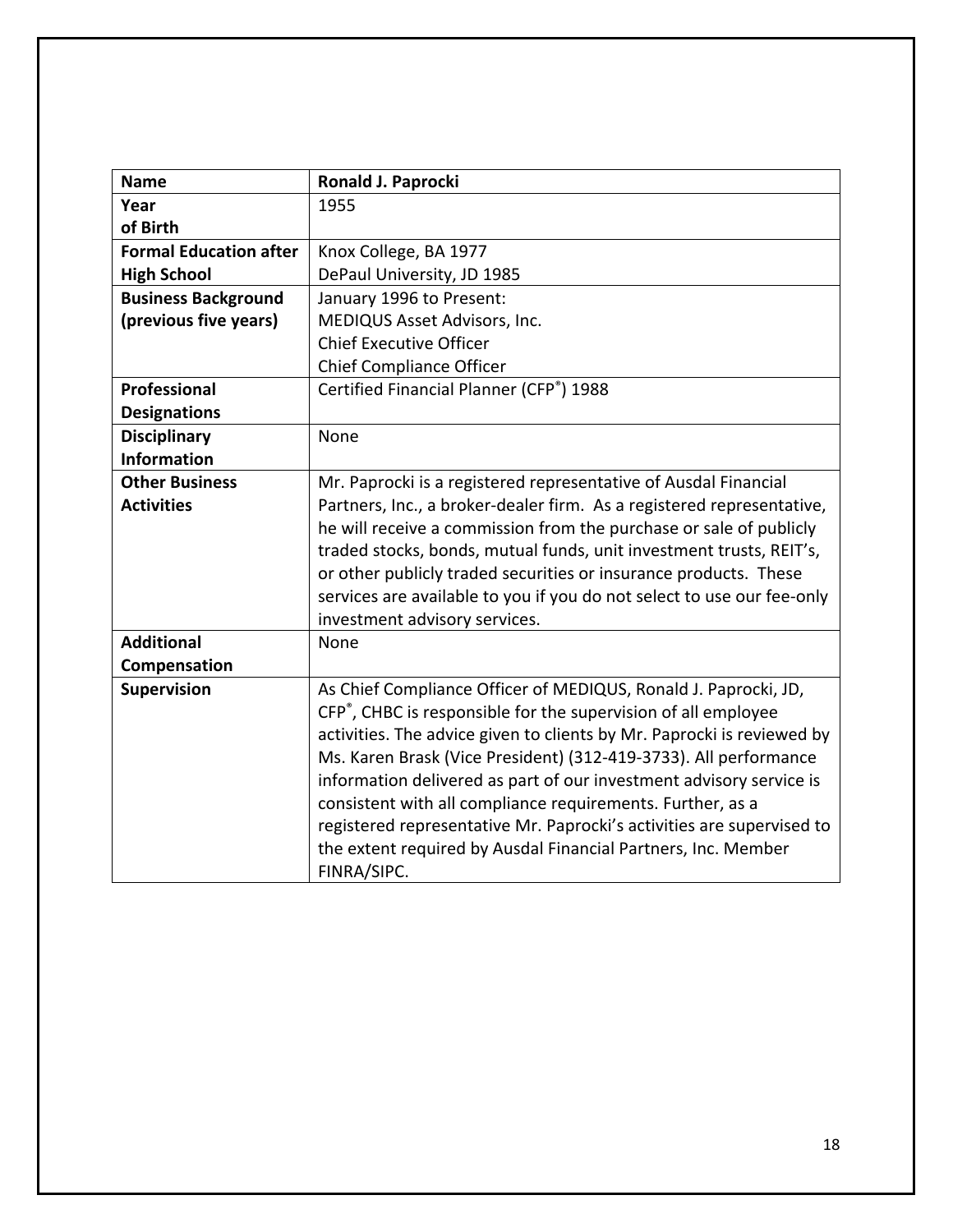| <b>Name</b>                   | <b>Matthew W. Paprocki</b>                                             |
|-------------------------------|------------------------------------------------------------------------|
| Year                          | 1992                                                                   |
| of Birth                      |                                                                        |
| <b>Formal Education after</b> | Wheaton College, BA 2015                                               |
| <b>High School</b>            | DePaul University College of Law, JD 2020                              |
| <b>Business Background</b>    | January 2016 to Present:                                               |
| (previous five years)         | MEDIQUS Asset Advisors, Inc.                                           |
|                               | Director of Institutional Services                                     |
| Professional                  | Certified Financial Planner (CFP®) 2021                                |
| <b>Designations</b>           |                                                                        |
| <b>Disciplinary</b>           | None                                                                   |
| <b>Information</b>            |                                                                        |
| <b>Other Business</b>         | Mr. Paprocki is a registered representative of Ausdal Financial        |
| <b>Activities</b>             | Partners, Inc., a broker-dealer firm. As a registered representative,  |
|                               | he may receive a commission from the purchase or sale of publicly      |
|                               | traded stocks, bonds, mutual funds, unit investment trusts, REIT's,    |
|                               | or other publicly traded securities or insurance products. These       |
|                               | services are available to you if you do not select to use our fee-only |
|                               | investment advisory services.                                          |
| <b>Additional</b>             | None                                                                   |
| Compensation                  |                                                                        |
| Supervision                   | The Chief Compliance Officer of MEDIQUS, Ronald J. Paprocki, JD,       |
|                               | CFP® (312-419-3733) is responsible for the supervision of Mr.          |
|                               | Paprocki's activities. Advice given to clients is reviewed by Mr. Blau |
|                               | (President) or Mr. Paprocki. All performance information delivered     |
|                               | as part of our investment advisory service is consistent with all      |
|                               | compliance requirements.                                               |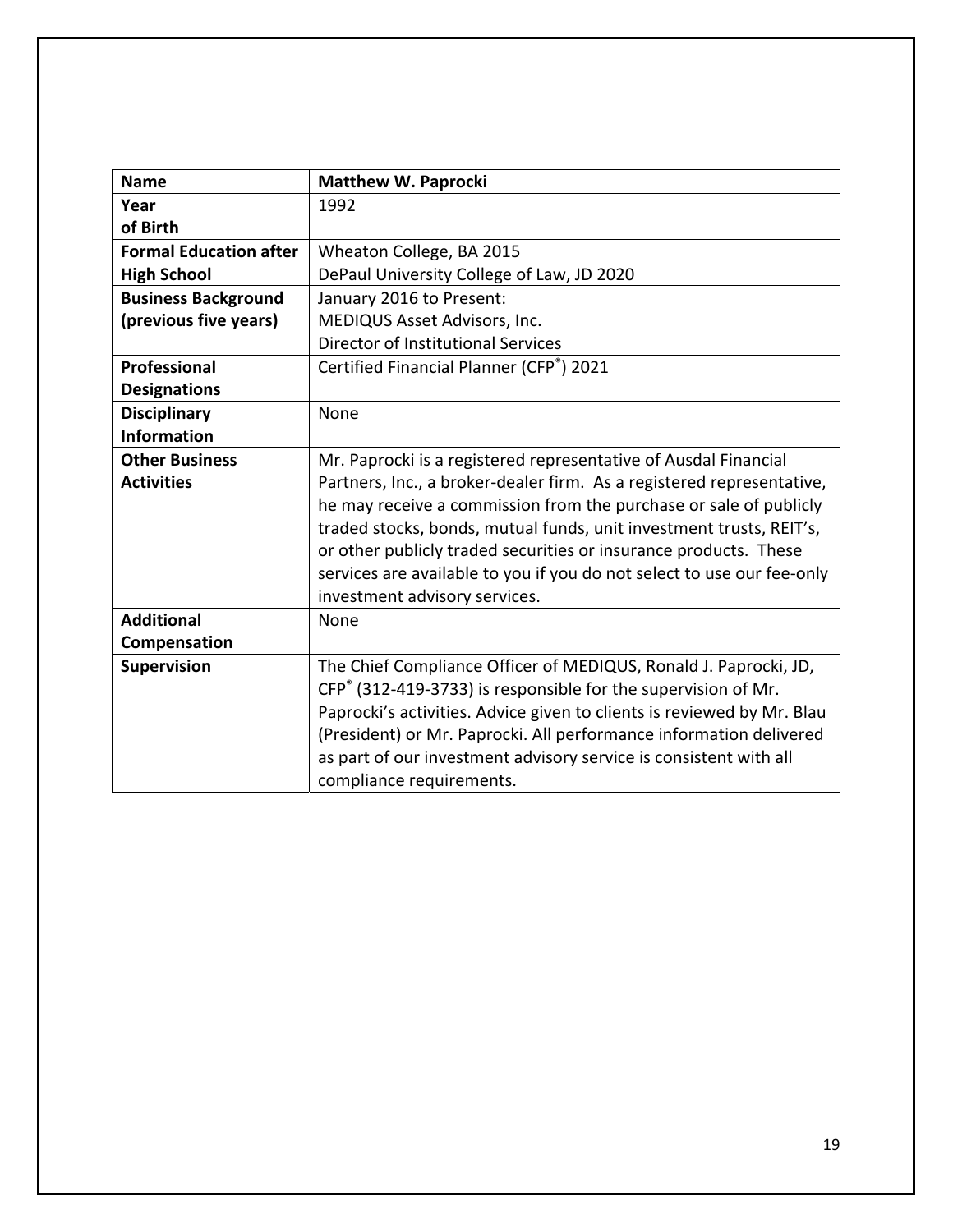| <b>Name</b>                   | Jeffery W. Witz                                                      |
|-------------------------------|----------------------------------------------------------------------|
| Year                          | 1985                                                                 |
| of Birth                      |                                                                      |
| <b>Formal Education after</b> | Grinnell College, BA 2008                                            |
| <b>High School</b>            | DePaul University, MBA 2013                                          |
| <b>Business Background</b>    | February 2011 to Present:                                            |
| (previous five years)         | MEDIQUS Asset Advisors, Inc.                                         |
|                               | Financial Counselor / Educational Program Director                   |
| Professional                  | Certified Financial Planner (CFP®) 2016                              |
| <b>Designations</b>           |                                                                      |
| <b>Disciplinary</b>           | None                                                                 |
| <b>Information</b>            |                                                                      |
| <b>Other Business</b>         | Mr. Witz is a life and health insurance licensee. As such, he can    |
| <b>Activities</b>             | advise clients regarding their insurance products.                   |
| <b>Additional</b>             | None                                                                 |
| Compensation                  |                                                                      |
| Supervision                   | The Chief Compliance Officer of MEDIQUS, Ronald J. Paprocki, JD,     |
|                               | CFP® (312-419-3733) is responsible for the supervision of Mr. Witz's |
|                               | activities. Advice given to clients is reviewed by Mr. Paprocki. All |
|                               | performance information delivered as part of our investment          |
|                               | advisory service is consistent with all compliance requirements.     |